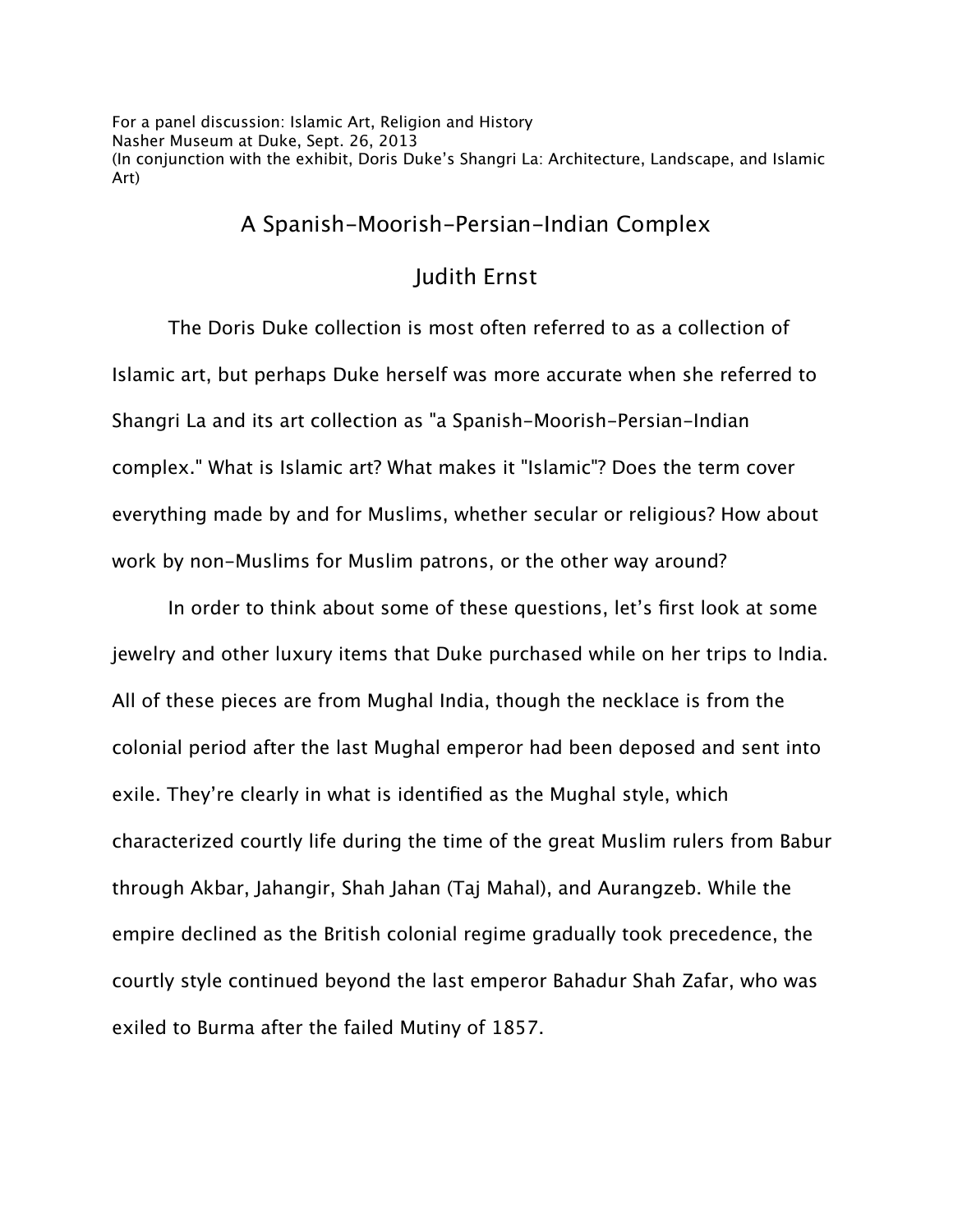While the complex designs and lavish use of gold and gemstones clearly were favored by the elites of the court, is the Muslim identity of the rulers of the time enough to make these pieces "Islamic"? The Mughal courts were always a mix of the Persianized Mongol invaders and their Rajput allies, who were non-Muslim. Furthermore, any one of these pieces could have been made by Hindu craftsman, for Muslim as well as Hindu elites. The rosewater sprinkler does have a repeating, regular pattern in the placement of its jewels, reminiscent of geometry; and the rock crystal covered bowl could be said to have a tree-of-life design, which is a common motif in Islamic Art, but also in Christian, Jewish, and Buddhist art as well. This spectacular necklace from the late 19th/early 20th century is typical of the gold and gemstone jewelry favored in the Mughal courts. While there is clearly a style in all of these objects that is easy to identify as Mughal, does it make these pieces necessarily "Islamic"?

Let's look at another piece. Duke's painting of the woman with the cat is from the Qajar period in Iran covering 1785 until 1925. This was a time when painters had been exposed to western painting and portraiture and had started to use oil on canvas rather than the traditional gouache-like paints on paper. This change in medium in itself would have had major efects on style. The painting is much larger than its early antecedents, about 64 by 34 inches. While parts of the painting are decidedly two-dimensional, there are suggestions of depth and perspective in the drapery, in the shading in the figure, and in the use of the arched frame. Although the colorful patterning in the clothing, the

2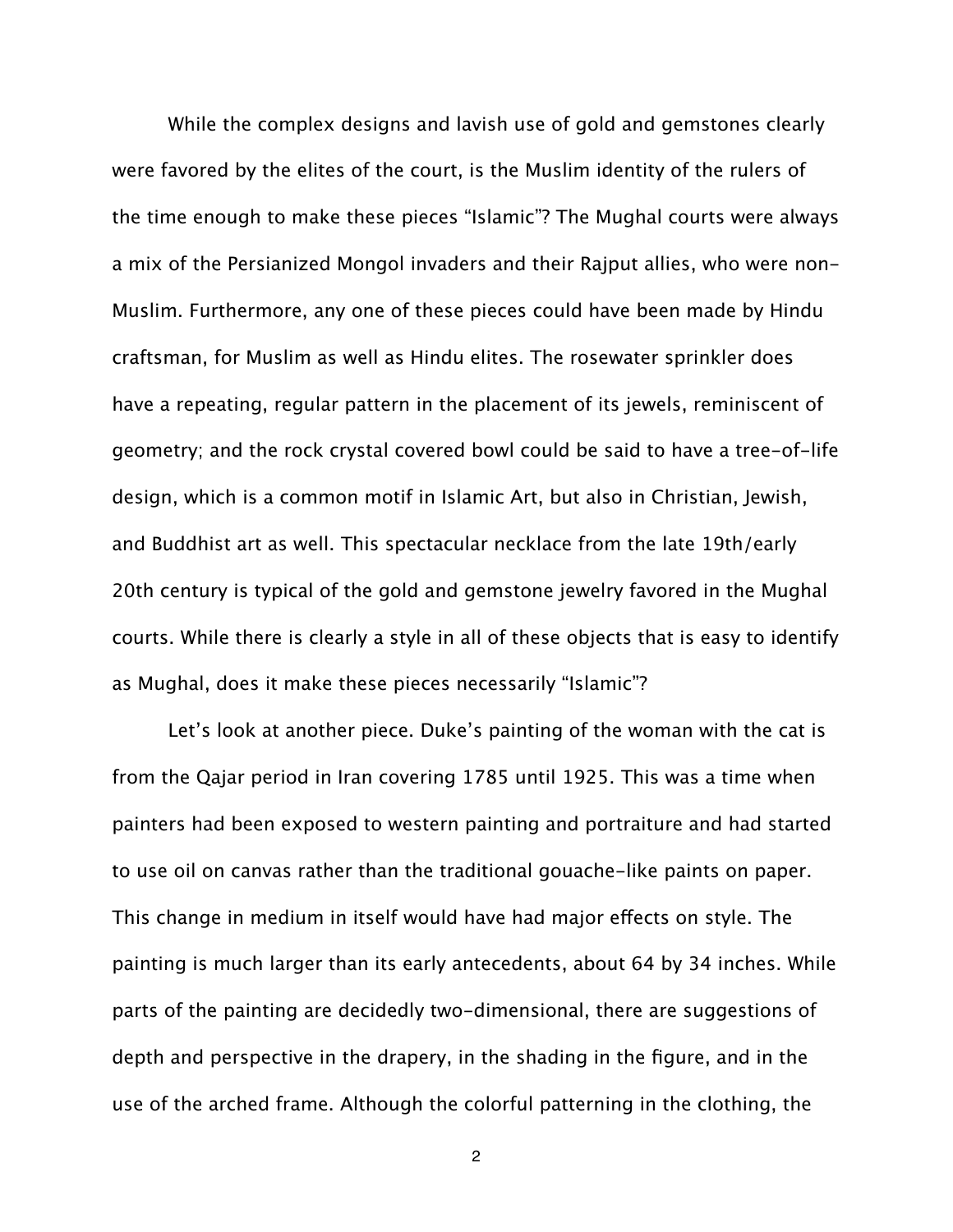rug, and the background wall suggest to us what we automatically think of as "Islamic", is there anything about this painting that associates it intrinsically with Islam?

From where did the term **Islamic Art** originate, and how do we now use it? It was probably in the late nineteenth century that European art historians turned their attention to the field that would eventually become known as Islamic art. Initially identified with the arts and decorative creations of the Arabs, Turks, Persians, and other peoples of the Near East, this classification of art ended up emphasizing the category of religion – specifically Islam – as its defining feature.<sup>1</sup> This amounted to colonizers describing the art and culture of conquered peoples from a huge range of diverse geographies, ethnicities, languages, styles, and aesthetic sensibilities, by reducing them to one essentialized "Other".

Later, this was aided and abetted from another angle by the so-called Perennialist Philosophers—people like Rene Guenon and Frithjof Schuon—who insisted on the primacy of religion in the development of culture. This was not understood only in an Islamic context, but also in Christian, Buddhist, and other religious traditions as well. Their idea is that all learning, art, and culture springs from an un-changing Truth that expresses itself through particular spiritual or religious orientations. So on one hand we have colonialist thinkers reducing all of visual culture in Muslim majority regions to what they call

<span id="page-2-0"></span><sup>1</sup> Carl Ernst, unpublished paper.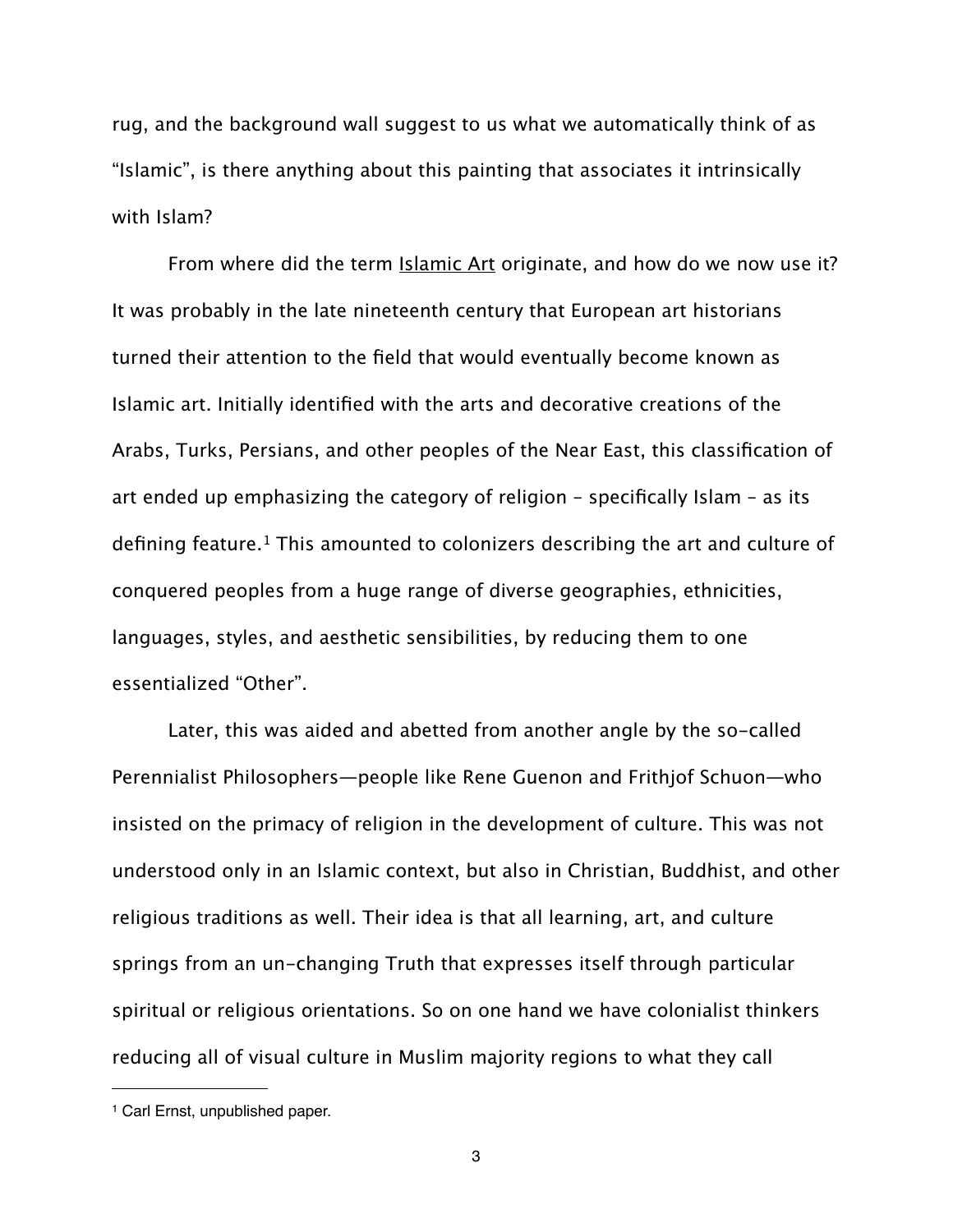"Islamic" art; and on the other hand, Perennialists essentializing all of visual culture in Islamic lands and claiming its intrinsic connection to Islam.

Let me be clear. Certainly there is an "Islamic Art" and there are beautiful examples in Doris Duke's Shangri La collection. The mihrabs are prime examples, used originally as the orienting point for ritual prayer. Many of the other objects in the Duke collection contain Qur'anic quotations in Arabic calligraphy as well as geometrical and vegetal patterns that embody Islamic metaphysical principles, as Abdullah Antepeli has just talked about.

And yet, why is it that everything from mosque installations to women's opulent jewelry is all lumped together under the moniker of Islamic Art? When we think of Christian Art, we think of icons, ritual objects, and relics from churches and cathedrals. I can't think of a single "Christian Art Museum", unless you consider collections housed in churches. Instead, we have museums of European art, Northern Italian art, Finnish Art, Folk art, and so on. Within all of these types of collections there may be pieces that can be construed as Christian. But we don't reduce the material residues of complicated lives that are collected in these museums to just the category of religion. These collections depict the rich and multi-faceted lives of people of other eras. This is perhaps why the new redesigned collection at the the Metropolitan Museum has dropped the word "Islamic" from its name and is now the Art of the Arab Lands, Turkey, Iran, Central Asia, and Later South Asia.

4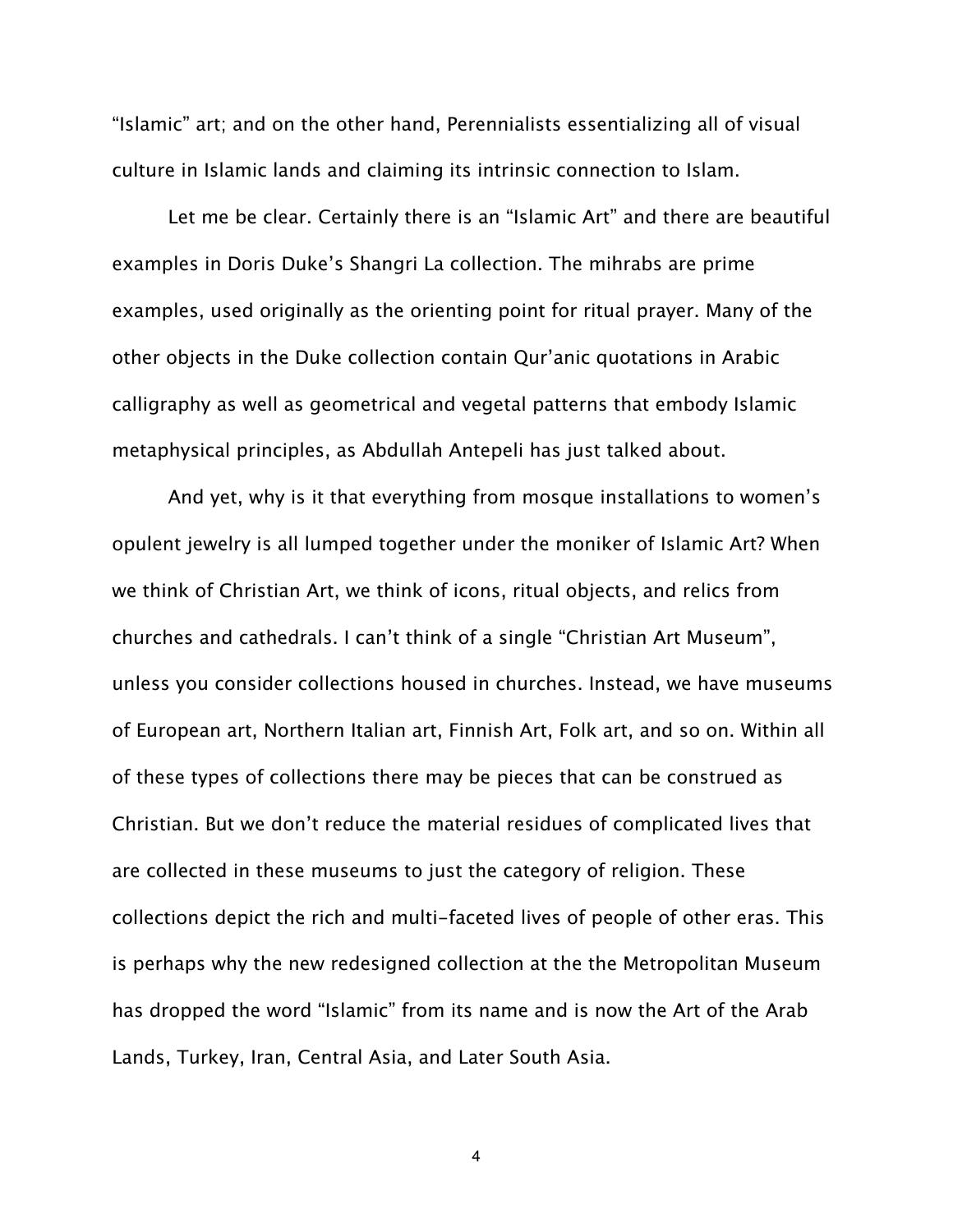Why does this naming matter? After all, we use "Islamic Art" as a sort of shorthand that defines an aesthetic that we do recognize as having some coherence. Furthermore, Muslims can be justifiably proud of their personal identification with a beautiful visual language that is so widely celebrated. And yet, there are consequences to the wholesale use of this term, especially in today's political atmosphere. This reductionist naming adds to the pernicious notion that Muslims, unlike any other people, are only motivated by religion; that they are not subject to the same desires, loves and wishes of all other people. This plays into extremist ideology on all sides, and it enables our continuing ignorance of Muslim majority cultures and our lack of personal relationship with Muslims in our midst.

We need to rethink these definitions, so it is timely that the Doris Duke collection is finally accessible to the public. Duke was a person who probably didn't know a lot about Islam per se, but certainly had a deep emotional, intellectual, and creative engagement with an aesthetic identified with Muslim majority cultures and civilizations. Her personal engagement is not unique, but a continuation of centuries of aesthetic mixing and appreciation between cultures. How diferent is Duke's "Spanish-Moorish-Persian-Indian complex" from the palaces of the Christian kings of Andalus after the Reconquista, who continued to embrace the aesthetics of their Muslim predecessors? Or of the Hindu workmen who used bits of destroyed temples while building the Mughal Qutab Minar complex near Delhi? Or of the Rajput princes adoption of Mughal

5